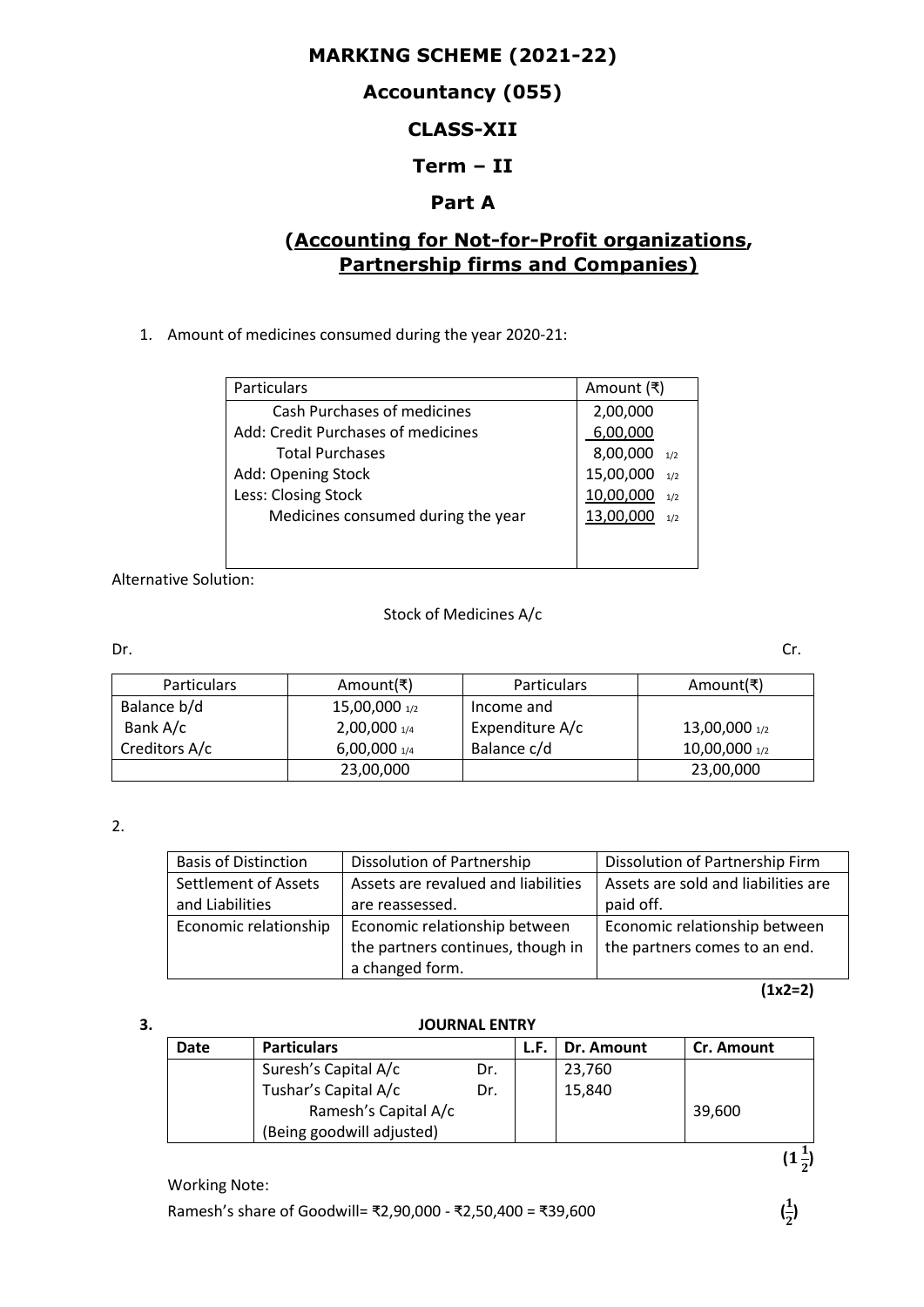4. Calculation of amount of Subscription received during the year 2020-21

| Particulars                                       | Amount(₹) |
|---------------------------------------------------|-----------|
| Subscription credited to Income & Expenditure A/c | 3,00,000  |
| Add: Outstanding for 2019-20                      | 16,000    |
| Less: Outstanding for 2020-21                     |           |
| For 10 members (10 x 3000 - 26,000)<br>4.000      |           |
| For 8 members (8 x3000)<br>24,000                 | (28,000)  |
| Less: Advance during 2019-20                      | (36,000)  |
| Add: Advance during 2020-21                       | 15,000    |
|                                                   |           |
| Amount of subscription Received During the Year   | 2.67.000  |
|                                                   |           |

 $\binom{1}{2}$  $\frac{1}{2}$ x6=3)

OR

| An Extract of Balance Sheet as at 31st March, 2021 |           |                   |                               |                  |
|----------------------------------------------------|-----------|-------------------|-------------------------------|------------------|
| Liabilities                                        |           | ₹                 | Assets                        | ₹                |
| <b>General Fund</b>                                | 10,00,000 |                   | 7% Books & Journals Fund      |                  |
| Add: Books and Journals Fund                       | 70,000    | 10,70,000 $(1/2)$ | Investment                    | 4,00,000 $(1/2)$ |
|                                                    |           |                   | Accrued Interest on Books and |                  |
| Books & Journals Fund                              | 4,50,000  |                   | Journals Fund Investment      | 15,000 $(1/2)$   |
| Add: Donations for Books & Journals                | 20,000    |                   | <b>Books</b>                  | 70,000 $(1/2)$   |
| Interest on Books & Journals                       |           |                   |                               |                  |
| 13.000<br>Investment                               |           |                   |                               |                  |
| Accrued Interest<br>15,000                         | 28,000    |                   |                               |                  |
| Less: Books purchased                              | 70,000    | 4,28,000<br>(1)   |                               |                  |
|                                                    |           |                   |                               |                  |
|                                                    |           |                   |                               |                  |

Working Note:

Interest on Books and Journals Investments = 4,00,000 x 7/100 = 28,000

Accrued Interest = 28,000 – 13,000= 15,000

| 5. (i) Ratio of Profit to sales = 2,40,000/8,00,000 X 100 = 30% | (1/2) |
|-----------------------------------------------------------------|-------|
| Profit upto the date of death= 1,50,000 X 30% = ₹45,000         | (1/2) |
| Profit sharing Ratio = 3:2:1                                    |       |
| = 45,000 X 1/6 = ₹7,500<br>Harit's Share of Profit              | (1)   |

Alternative: Harit's Share of Profit = 2,40,000/8,00,000 X 1,50,000 X 1/6=₹7,500

| Date | <b>Particulars</b>                                | L.F. | Dr. Amount (₹) | Cr. Amount (₹) |
|------|---------------------------------------------------|------|----------------|----------------|
|      | Profit & Loss Suspense A/c                        |      | 7,500          |                |
|      | To Harit's Current A/c                            |      |                | 7,500          |
|      | (Being Harit's share in profit transferred to his |      |                |                |
|      | current account)                                  |      |                |                |
|      |                                                   |      |                |                |

Journal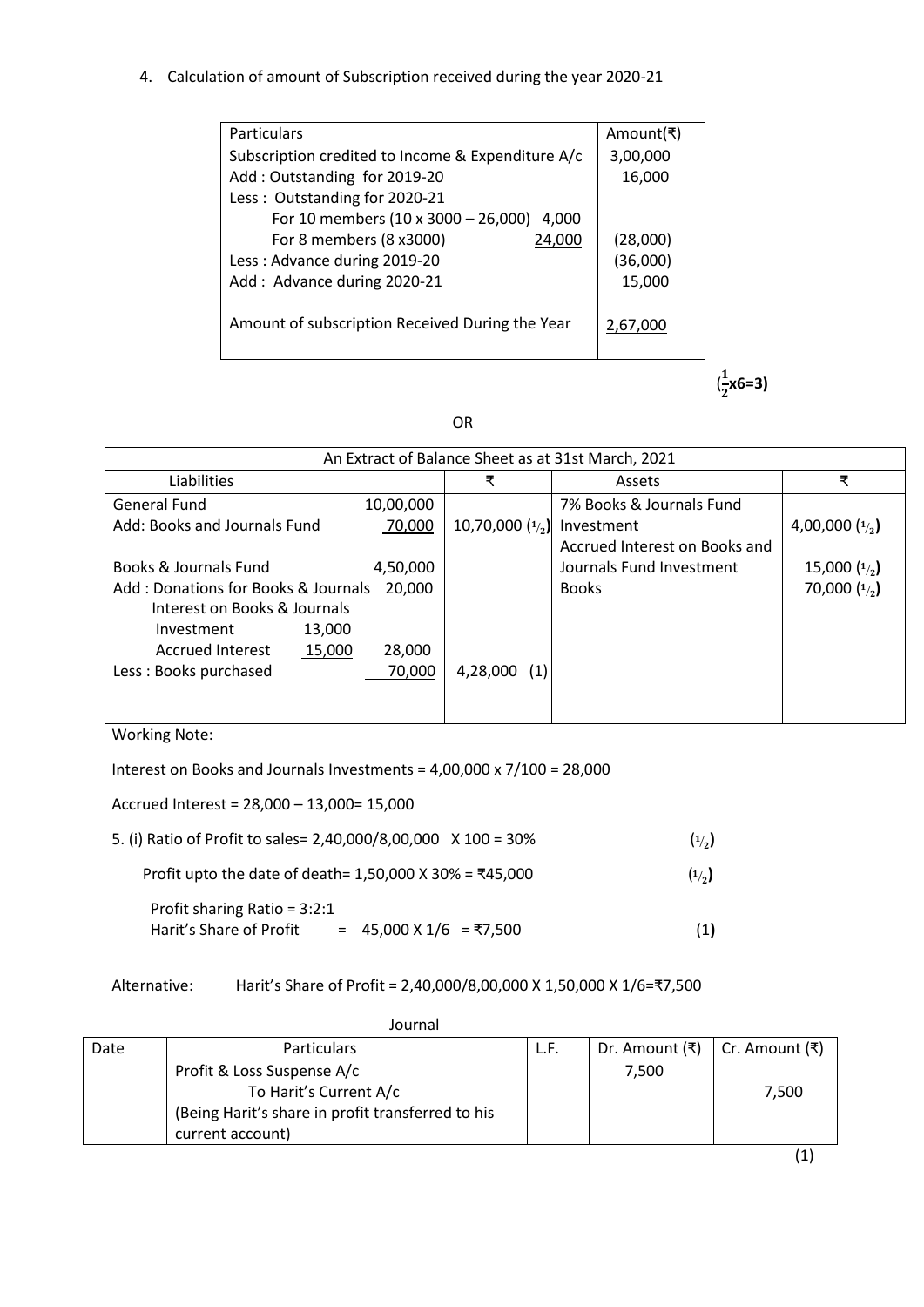## 6. In the Books of Vedesh Ltd. Journal

| Date | <b>Particulars</b>                                       |          | L.F. | Dr. Amount (₹) | Cr. Amount (₹) |
|------|----------------------------------------------------------|----------|------|----------------|----------------|
|      | Fixed Assets A/c                                         | Dr.      |      | 17,30,000      |                |
|      | To Trade Payables A/c                                    |          |      |                | 3,20,000       |
|      | To Vibhu Enterprises                                     |          |      |                | 12,00,000      |
|      | To Capital Reserve A/c                                   |          |      |                | 2,10,000       |
|      | (Being assets purchased and liabilities taken over of    |          |      |                |                |
|      | Vibhu Enterprises)                                       |          |      |                |                |
|      |                                                          |          |      |                |                |
|      | Vibhu Enterprises                                        | Dr.      |      | 12,00,000      |                |
|      | Discount on Issue of Debentures A/c                      | Dr.      |      | 50,000         |                |
|      | To Bills Payable A/c                                     |          |      |                | 60,000         |
|      | To Bank A/c                                              |          |      |                | 1,90,000       |
|      | To 8% Debentures A/c                                     |          |      |                | 10,00,000      |
|      | (Being issue of bank draft, acceptance of bill and issue |          |      |                |                |
|      | of<br>8% debentures in settlement of                     | purchase |      |                |                |
|      | consideration}                                           |          |      |                |                |

Working Note:

Number of Debentures issued = 9,50,000 / 95 = 10,000

**OR** Service Service Service Service Service Service Service Service Service Service Service Service Service Service Service Service Service Service Service Service Service Service Service Service Service Service Service S

## In the Books of Youth Ltd.

| Journal |  |  |
|---------|--|--|

| Date | Particulars                                                                                                   |     | L.F. | Dr.       | Cr.       |
|------|---------------------------------------------------------------------------------------------------------------|-----|------|-----------|-----------|
|      |                                                                                                               |     |      | Amount(₹) | Amount(₹) |
|      | Bank A/c                                                                                                      | Dr. |      | 15,00,000 |           |
|      | To Bank Loan A/c                                                                                              |     |      |           | 15,00,000 |
|      | (Being Loan taken from State Bank of India)                                                                   |     |      |           |           |
|      | Debenture Suspense A/c<br>To 11% Debentures A/c<br>(Being 11% debentures deposited as collateral<br>security) | Dr. |      | 10,00,000 | 10,00,000 |
|      |                                                                                                               |     |      |           |           |

 $(1x2=2)$ 

## Balance sheet of Youth Ltd. (An extract)

| Particulars                   | Note No. | Amount (₹) |
|-------------------------------|----------|------------|
| <b>Equity and Liabilities</b> |          |            |
| Non-current Liabilities       |          |            |
| Long term borrowings          |          | 15,00,000  |

 $(1/2)$ 

Notes to Accounts:1

| Particulars |                                       |           | Amount (₹) |
|-------------|---------------------------------------|-----------|------------|
| ı.          | Long term borrowings                  |           |            |
|             | Secured Loan from State Bank of India |           | 15,00,000  |
|             | 10,000, 11% debentures of ₹100 each   | 10,00,000 |            |
|             | Less: - Debenture Suspense            | 10,00,000 | <b>NIL</b> |
|             | (deposited as collateral security)    |           | 15,00,000  |

 $(1+2=3)$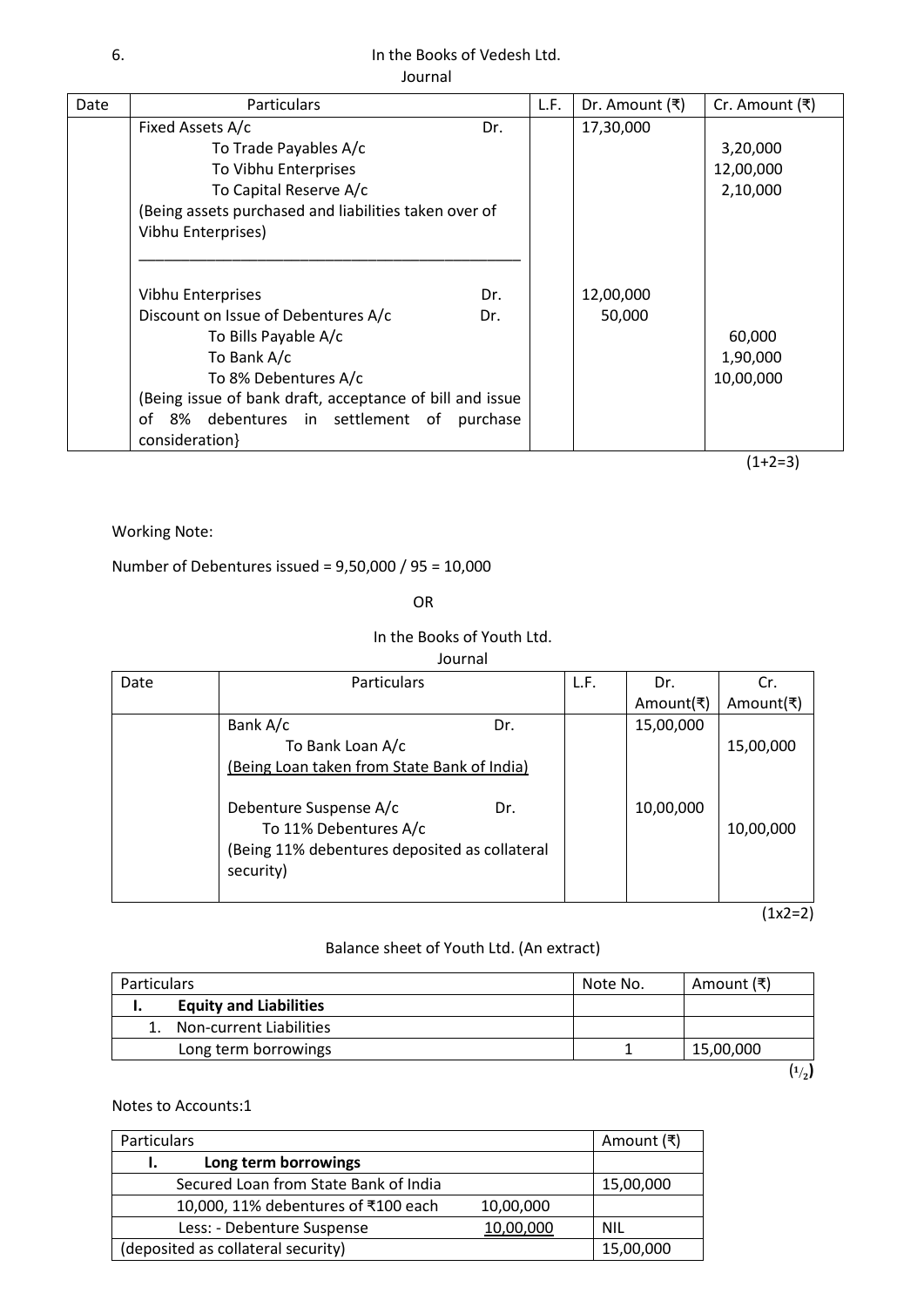# **Books of Jaganath Associates**

| Date       | Particulars                                     |     | L.F. | Dr.       | Cr.       |
|------------|-------------------------------------------------|-----|------|-----------|-----------|
|            |                                                 |     |      | Amount(₹) | Amount(₹) |
| 31.03.2021 | Bank A/c                                        | Dr. |      | 42,000    |           |
|            | To Realization A/c                              |     |      |           | 42,000    |
|            | (Being old machinery realised)                  |     |      |           |           |
|            | Realization A/c                                 | Dr. |      |           |           |
|            | To Bank A/c                                     |     |      | 6,000     |           |
|            | Being payment made to bank for bill discounted) |     |      |           | 6,000     |
| 31.03.2021 | Madhusudan's Loan A/c                           | Dr. |      | 1,00,000  |           |
|            | To Realisation A/c                              |     |      |           | 75,000    |
|            | To Bank A/c                                     |     |      |           | 25,000    |
|            | (Being payment made against Madhusudan's        |     |      |           |           |
|            | loan through an unrecorded asset and cheque)    |     |      |           |           |
| 31.03.2021 | Madhav's Capital A/c                            | Dr. |      | 10,000    |           |
|            | Madhusudan's Capital A/c                        | Dr. |      | 10,000    |           |
|            | Mukund's Capital A/c                            | Dr. |      | 10,000    |           |
|            | To Realisation A/c                              |     |      |           | 30,000    |
|            | (Being unrealized stock taken by partners in    |     |      |           |           |
|            | their profit sharing ratio)                     |     |      |           |           |
| 31.03.2021 | Mukund's Capital A/c                            | Dr. |      | 5,000     |           |
|            | To Bank A/c                                     |     |      |           | 5,000     |
|            | (Being realization expenses paid on behalf of   |     |      |           |           |
|            | Mukund)                                         |     |      |           |           |
| 31.03.2021 | Realization A/c                                 | Dr. |      | 60,000    |           |
|            | To Bank A/c                                     |     |      |           | 60,000    |
|            | (Being payment of vehicle loan made)            |     |      |           |           |
|            |                                                 |     |      |           |           |
|            |                                                 |     |      |           | (1X5)     |

# OR

# REVALUATION A/C

| Dr.                                 |        |           |                    | Cr.       |
|-------------------------------------|--------|-----------|--------------------|-----------|
| Particulars                         |        | Amount(₹) | <b>Particulars</b> | Amount(₹) |
| To Baddebt A/c                      |        | 2700      | By Furniture A/c   | 15,000    |
| To Provision for doubtful debts A/c |        | 3300      | By Building A/c    | 30,000    |
| To Inventories A/c                  |        | 4000      | By Investment A/c  | 28,000    |
| To Machinery A/c                    |        | 18000     |                    |           |
| To Partner's Capital A/c:           |        |           |                    |           |
| Gini                                | 25,000 |           |                    |           |
| <b>Bini</b>                         | 10,000 |           |                    |           |
| Mini                                | 10,000 | 45,000    |                    |           |
|                                     |        | 73,000    |                    | 73,000    |

 $\overline{(2)}$ 

# Partner's Capital A/c

**7.**

| <b>Particulars</b>    | Gini     | Bini   | Mini   | <b>Particulars</b>      | Gini     | Bini     | Mini     |
|-----------------------|----------|--------|--------|-------------------------|----------|----------|----------|
| To Goodwill A/c       | 35.000   | 14,000 | 14.000 | By Balance b/d          | 4,60,000 | 3,00,000 | 2,90,000 |
| To Gini's Capital A/c |          | 18,000 | 12.000 | By Workmen Compensation |          |          |          |
| To Investment A/c     | 28.000   |        |        | Reserve A/c             | 5,000    | 2,000    | 2,000    |
| To Gini's Loan A/c    | 4,57,000 |        |        | By Bini's Capital A/c   | 18,000   |          |          |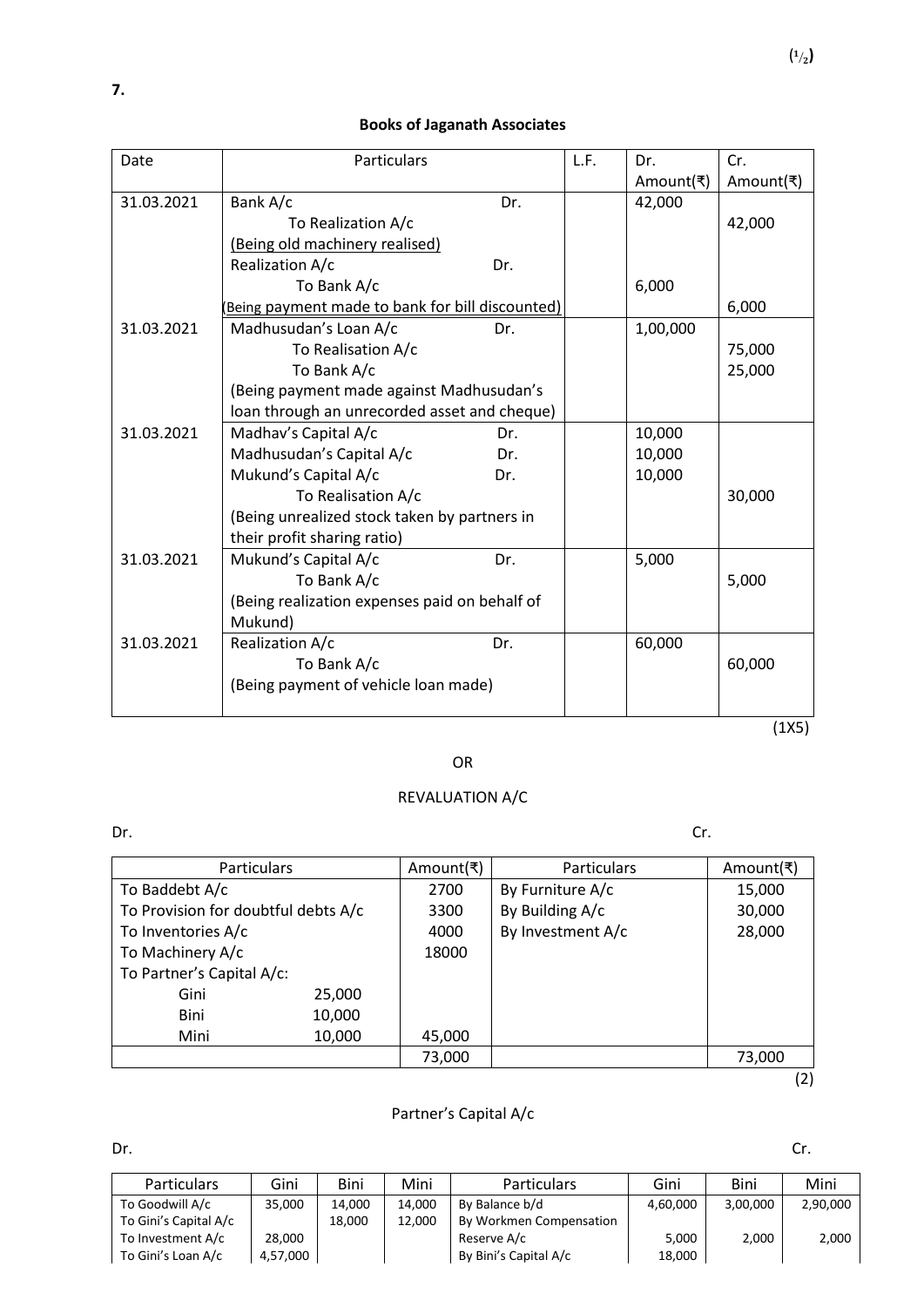| To Balance c/d |          | 2,80,000 | 2,76,000 | By Mini's Capital A/c<br>By Revaluation A/c | 12,000<br>25,000 | 10,000   | 10,000   |
|----------------|----------|----------|----------|---------------------------------------------|------------------|----------|----------|
|                | 5,20,000 | 3,12,000 | 3,02,000 |                                             | 5,20,000         | 3,12,000 | 3,02,000 |

(1X3=3)

## 8. (i) Number of Debentures to be issued = 52,50,000/105 = 50,000

## (ii) In the Books of Yogadatra Ltd.

Journal

| Date    | <b>Particulars</b>                         |     | L.F. | Dr. Amount (₹) | Cr. Amount (₹) |
|---------|--------------------------------------------|-----|------|----------------|----------------|
| 2020    | Debenture Application & Allotment A/c      | Dr. |      | 52,50,000      |                |
| April 1 | Loss on Issue of Debentures A/c            | Dr. |      | 5,00,000       |                |
|         | To 6% Debentures A/c                       |     |      |                | 50,00,000      |
|         | To Securities Premium Reserve A/c          |     |      |                | 2,50,000       |
|         | To Premium on Redemption of Debentures A/c |     |      |                | 5,00,000       |
|         | (Being allotment of debentures made)       |     |      |                |                |

(iii) Journal

| Date     | <b>Particulars</b>                                  |     | L.F. | Dr. Amount | Cr. Amount |
|----------|-----------------------------------------------------|-----|------|------------|------------|
|          |                                                     |     |      | (₹         | (₹)        |
| 2021     | Securities Premium Reserve A/c                      | Dr. |      | 2,50,000   |            |
| March 31 | Statement of Profit & Loss                          | Dr. |      | 2,50,000   |            |
|          | To Loss on Issue of Debentures A/c                  |     |      |            | 5,00,000   |
|          | (Being Loss on Issue of Debentures A/c written off) |     |      |            |            |

## (iv) Interest on 6% debentures = 50,00,000 x 6 /100 = ₹3,00,000

(v) Loss on Issue of Debentures A/c

de la contradición de la contradición de la contradición de la contradición de la contradición de la contradición de la contradición de la contradición de la contradición de la contradición de la contradición de la contrad

| Date   | <b>Particulars</b>                            | Amount (₹) | Date    | Particulars                                                               | Amount (₹)           |
|--------|-----------------------------------------------|------------|---------|---------------------------------------------------------------------------|----------------------|
| 1.4.20 | To Premium on Redemption<br>of Debentures A/c | 5,00,000   | 31.3.21 | By Securities Premium Reserve<br>A/c<br>By Statement of Profit & Loss A/c | 2,50,000<br>2,50,000 |
|        |                                               | 5,00,000   |         |                                                                           | 5,00,000             |

 $(1X5=5)$ 

| 9.<br>Income & Expenditure A/c |       |                                   |                             |        |          |
|--------------------------------|-------|-----------------------------------|-----------------------------|--------|----------|
| Dr.                            |       | For the year ended March 31, 2021 |                             | Cr.    |          |
| Expenditure                    |       |                                   | Income                      |        | ₹        |
| To Salary and Wages            |       | 1,03,200                          | By Subscription             | 95,000 |          |
| To Sundry Expenses             |       | 47,000                            | Less: Donations for         |        |          |
| To Refreshment Expense         |       | 60,400                            | <b>Building</b>             | 25,000 | 70,000   |
| To Telephone Bill              | 5,000 |                                   | By Entrance Fee             |        | 1,56,000 |
| Add: O/S for 2020-21           | 2,600 |                                   | By Locker Rent              |        | 50,000   |
| Less: O/S for 2019-20          | 4,000 | 3,600                             | By Interest on 8% Govt.     |        |          |
| To Rent and Rates              |       | 24,000                            | <b>Securities</b>           | 5,400  |          |
| To Honorarium to Secretary     |       | 5,000                             | Add: Accrued Interest       | 1,000  | 6,400    |
|                                |       |                                   | By Revenue from Refreshment |        | 52,000   |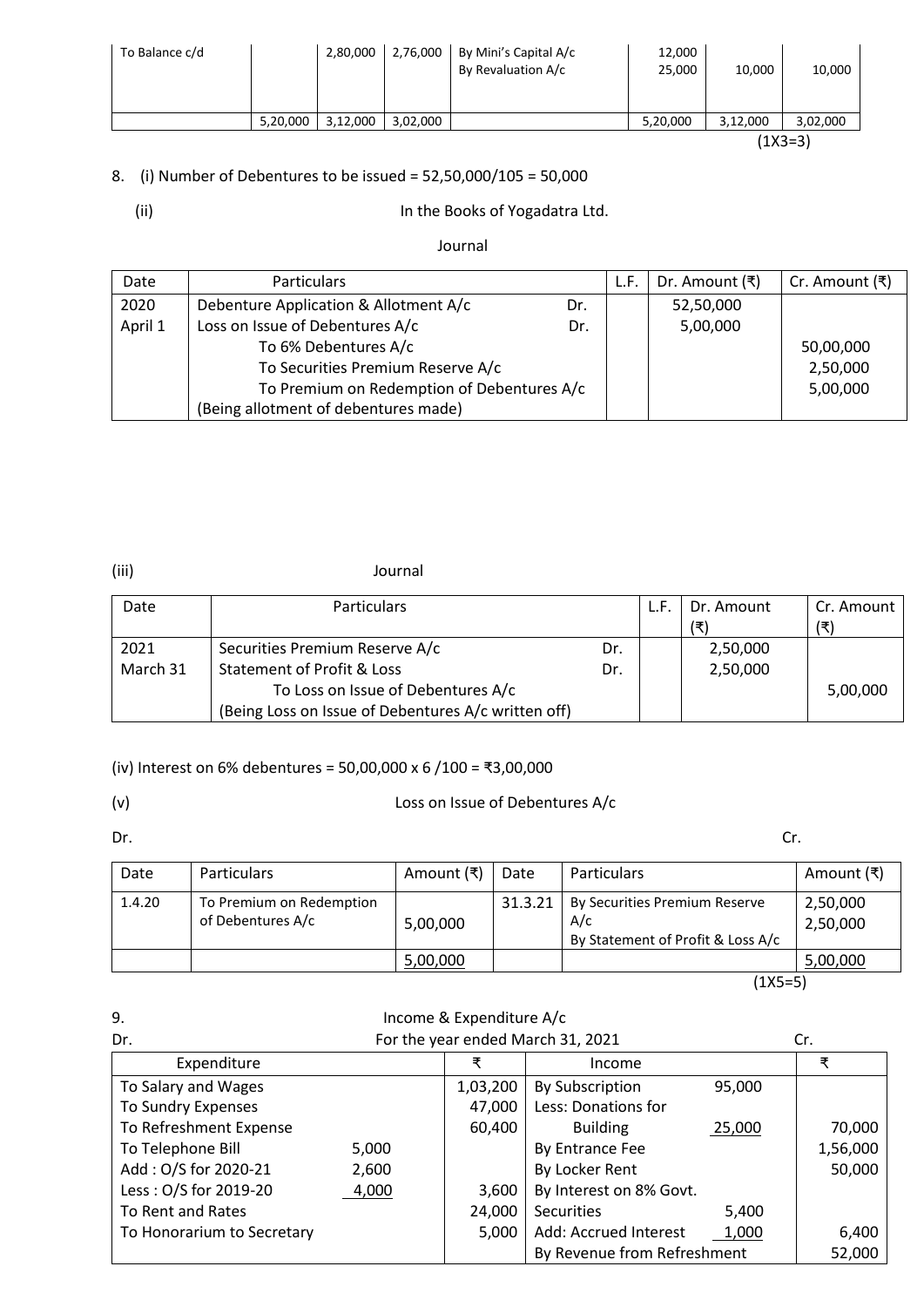| To Surplus(Excess of Income over |          | 96,800   By Sale of old Newspapers | 4.600    |
|----------------------------------|----------|------------------------------------|----------|
| Expenditure)                     |          | By Profit on Sale of Furniture     | 1,000    |
|                                  | 3,40,000 |                                    | 3,40,000 |

(1/3X15=5)

## Part-B Option -I ANALYSIS OF FINANCIAL STATEMENTS

10.(i) Outflow

 $(i)$  No Flow  $(1X2=2)$ 

11.

### COMPARATIVE STATEMENT PROFIT AND LOSS FOR THE YEAR ENDED 31st March, 2021

|                                    |            | 011 1112 127 111 2110 22 32 1110 1211 2021 |                    |             |                                |
|------------------------------------|------------|--------------------------------------------|--------------------|-------------|--------------------------------|
| Particulars                        | <b>Not</b> | 31,03,20                                   | 31.03.21           | Absolute    | Percentage                     |
|                                    | e          | $(\overline{\xi})$                         | $(\overline{\xi})$ | Change      | Change                         |
|                                    | No.        |                                            |                    | (Increase/  | (Increase/                     |
|                                    |            |                                            |                    | Decrease) ` | Decrease) %                    |
|                                    |            | (A)                                        | (B)                | $(C = B-A)$ | $(D = \frac{c}{x} \times 100)$ |
| 1. Revenue from operations         |            | 30,00,000                                  | 35,00,000          | 5,00,000    | 16.67                          |
| 2. Other Income                    |            | 3,00,000                                   | 4,50,000           | 1,50,000    | 50.00                          |
| 3. Total Revenue                   |            | 33,00,000                                  | 39,50,000          | 6,50,000    | 19.69                          |
| 4. Expenses                        |            |                                            |                    |             |                                |
| materials<br>0f<br>Cost<br>a)      |            |                                            |                    |             |                                |
| Consumed                           |            | 20,00,000                                  | 23,00,000          | 3,00,000    | 15.00                          |
| b) Other Expenses                  |            | 1,00,000                                   | 1,20,000           | 20,000      | 20.00                          |
| <b>Total Expenses</b>              |            | 21,00,000                                  | 24,20,000          | 3,20,000    | 15.24                          |
| Profit Before Tax                  |            | 12,00,000                                  | 15,30,000          | 3,30,000    | 27.50                          |
| Less: Tax @40%<br>Profit After Tax |            | 4,80,000                                   | 6,12,000           | 1,32,000    | 27.50                          |
|                                    |            | 7,20,000                                   | 9,18,000           | 1,98,000    | 27.50                          |
|                                    |            |                                            |                    |             |                                |

(1/3 x 9=3 marks)

OR COMMON SIZE BALANCE SHEET OF SURAKSHA LTD. as at 31st March, 2020 and 2021

|                                              |             | <b>Absolute</b> | <b>Amounts</b> | % Of Balane | <b>Sheet total</b> |
|----------------------------------------------|-------------|-----------------|----------------|-------------|--------------------|
| <b>Particulars</b>                           | <b>Note</b> | 31.3.2020       | 31.3.2021      | 31.3.2020   | 31.3.2021          |
|                                              | no.         |                 |                | (%)         | $(\%)$             |
| <b>I EQUITY AND LIABILITIES</b>              |             |                 |                |             |                    |
| Shareholder's Funds:<br>$1_{-}$              |             |                 |                |             |                    |
| <b>Share Capital</b><br>а.                   |             | 20,00,000       | 30,50,000      | 66.67       | 76.25              |
| <b>Reserve and Surplus</b><br>b.             |             | 6,00,000        | 2,80,000       | 20.00       | 7.00               |
|                                              |             |                 |                |             |                    |
| <b>Current Liabilities:</b><br>2.            |             |                 |                |             | 16.75              |
| Trade Payable<br>a.                          |             | 4,00,000        | 6,70,000       | 13.33       |                    |
| <b>Total</b>                                 |             | 30,00,000       | 40,00,000      | 100.00      | 100.00             |
|                                              |             |                 |                |             |                    |
| <b>II ASSETS</b>                             |             |                 |                |             |                    |
| <b>Non-Current Assets:</b><br>$\mathbf{1}$ . |             |                 |                |             |                    |
| <b>Fixed Assets:</b><br>a.                   |             |                 |                |             |                    |
| Tangible<br>Ι.                               |             | 12,00,000       | 16,00,000      | 40.00       | 40.00              |
| Assets                                       |             |                 |                |             |                    |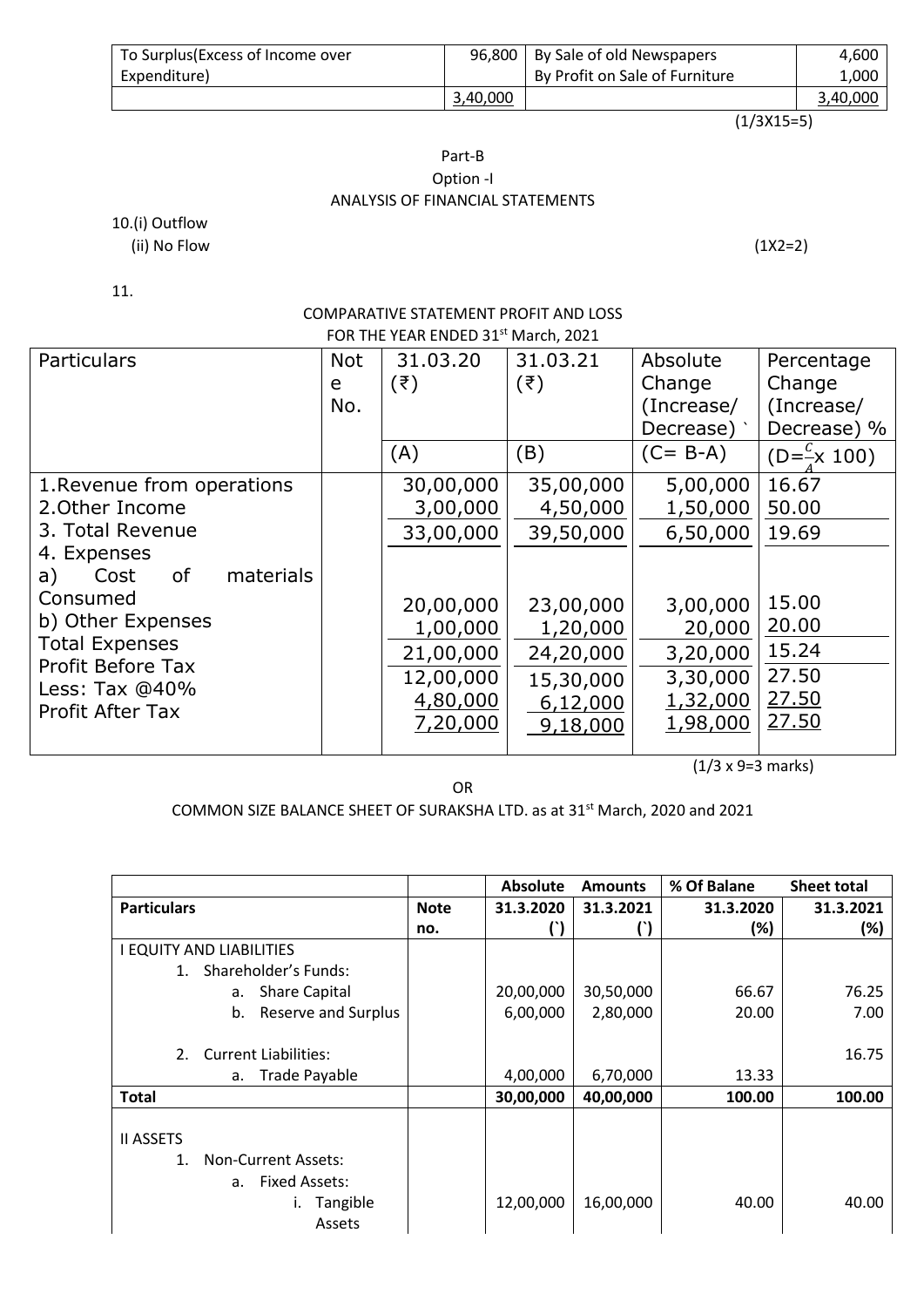| ii.<br>Intangible<br>Assets    | 3,00,000  | 2,00,000  | 10.00  | 5.00   |
|--------------------------------|-----------|-----------|--------|--------|
| <b>Current Assets</b><br>2.    |           |           |        |        |
| <b>Inventories</b><br>a.       | 3,00,000  | 8,00,000  | 10.00  | 20.00  |
| <b>Trade Receivables</b><br>b. | 10,00,000 | 12,00,000 | 33.33  | 30.00  |
| Cash<br>Cash<br>and<br>C.      |           |           |        |        |
| Equivalents                    | 2,00,000  | 2,00,000  | 6.67   | 5.00   |
| <b>Total</b>                   | 30,00,000 | 40,00,000 | 100.00 | 100.00 |
|                                |           |           |        |        |

(1/3 x 9=3 marks)

# 12 **Aradhana Ltd.**

# Cash Flow statement for the year ended 31.3.21

|    | Particulars                                       |        | <b>Details</b> | Amount       |
|----|---------------------------------------------------|--------|----------------|--------------|
|    |                                                   |        |                | $($ )        |
| A) | <b>Cash flow from Operating Activities</b>        |        |                |              |
|    | Net Profit Before Tax and Extraordinary Items     |        | 2,95,000       |              |
|    | (W.Note No. 1)                                    |        |                |              |
|    | Adjustments for non-cash and non-operating items  |        |                |              |
|    | Add :- Depreciation of the year                   | 60,000 |                |              |
|    | Amortisation of patents                           | 8,000  |                |              |
|    | Interest on Debentures                            | 20,000 | 88,000         |              |
|    | Operating Profit Before working capital changes   |        | 3,83,000       |              |
|    | Add:- Increase in creditors                       | 20,000 |                |              |
|    | Increase in Bills Payable                         | 80,000 |                |              |
|    | Less:- Increase in Inventories                    | 20,000 |                |              |
|    | Increase in Trade Receivables                     | 20,000 | 60,000         |              |
|    | Cash generated from operations                    |        | 4,43,000       |              |
|    | Less:- Payment of Tax                             |        | (2,80,000)     |              |
|    | Cash Flow from operating Activities(A)            |        |                | 1,63,000     |
| B) | Cash Flow From Investing Activities               |        |                |              |
|    | <b>Purchase of Machinery</b>                      |        | (1, 10, 000)   |              |
|    | Investment in long term loans and advances        |        | (30,000)       |              |
|    | Cash used in Investing Activities (B)             |        |                | (1,40,000)   |
| C) | Cash Flow From Financing Activities               |        |                |              |
|    | Issue of Equity shares                            |        | 2,30,000       |              |
|    | Payment of Interest                               |        | (20,000)       |              |
|    | <b>Redemption of Debentures</b>                   |        | (2,00,000)     | 10,000       |
| D) | Net Increase in cash and cash equivalents (A+B+C) |        |                | 33,000       |
|    | Add:- Opening Cash and Cash Equivalents           |        |                | 2,65,000     |
|    | <b>Closing Cash and Cash Equivalents</b>          |        |                | 2,98,000     |
|    |                                                   |        |                | $(1/3X15=5)$ |
|    | <b>Working Notes:-</b>                            |        |                |              |
|    | Net Profit as per statement of Profit and<br>1.   |        | 20,000         |              |
|    | Loss                                              |        |                |              |
|    | Add: Tax provided during the year                 |        | 2,75,000       |              |

2. Provision for Tax A/c

|         | v |  |
|---------|---|--|
| ۰.<br>٧ |   |  |

Dr. Cr. Castle of the contract of the contract of the contract of the contract of the contract of the contract of the contract of the contract of the contract of the contract of the contract of the contract of the contract

2,95,000

| <b>Particulars</b> | Amount   | Particular                   | Amount   |
|--------------------|----------|------------------------------|----------|
| Bank A/c           | 2,80,000 | Balance b/d                  | 3,25,000 |
| Balance C/d        | 3.20.000 | Statement of Profit and Loss | 2,75,000 |
|                    | 6,00,000 |                              | 6,00,000 |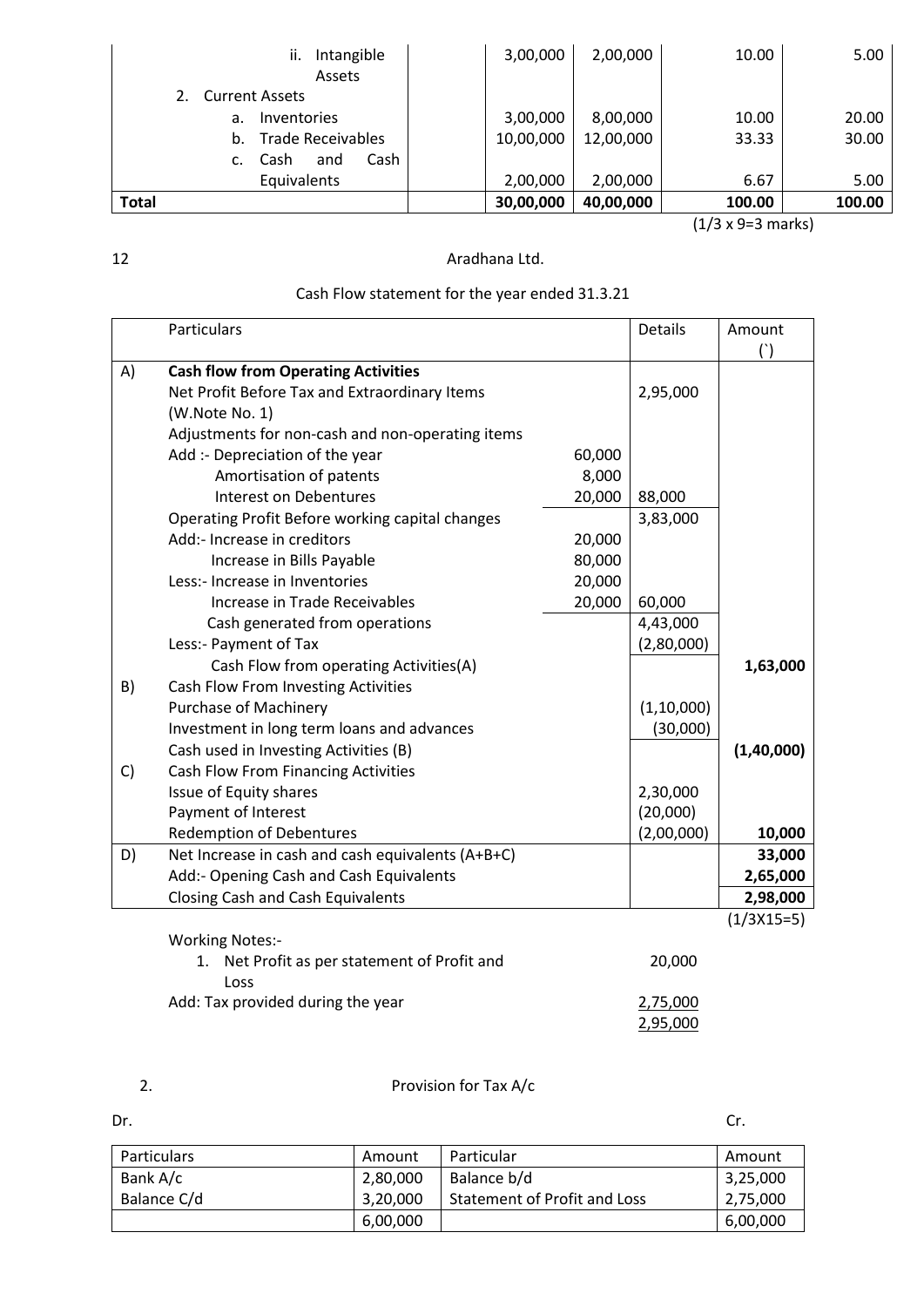# Part-B

# Option-II

# Computerized Accounting

10. A primary key is a field that identifies each record in a database table admitting that the primary key must contain its UNIQUE values.

A secondary key shows the secondary value that is unique for each record. It can be used to identify the record and it is usually indexed. It is also termed as Alternate key. (2)

11. Simple and Integrated: It helps all businesses by automating and integrating all the business activities. Such activities may be sales, finance, purchase, inventory, and manufacturing etc. It also facilitates the arrangement of accurate and up-to-date business information in a readily usable form.

Accuracy & Speed: Computerised accounting has customized templates for users which allows fast and accurate data entry. Thus, after recording the transactions it generates the information and reports automatically.

Scalability: It has the flexibility to record the transactions with the changing volume of business.

# OR

Advantages of Computerised Accounting

- **1.** Better Quality Work: The accounts prepared with the use of computerized accounting system are usually uniform, neat, accurate, and more legible than a manual job.
- **2.** Lower Operating Costs: Computer is a reliable and time-saving device. The volume of job handled with the help of computerized system results in economy and lower operating costs. The overall operating cost of this system is low in comparison to the traditional system.
- **3.** Improves Efficiency: This system is more efficient in comparison to the traditional system. The computer makes sure speed and accuracy in preparing the records and accounts and thus, increases the efficiency of employees. (1X3=3)
- 12. PMT: The PMT function calculates the periodic payment for an annuity assuming equal payments and a constant rate of interest. The syntax of PMT function is as follows: =PMT (rate, nper, pv, [fv], [type]) where

Rate is the interest rate per period,

Nper is the number of periods,

Pv is the present value or the amount the future payments are worth presently, future value or cash balance that after the last payment is made (a future value of zero when we omit this optional argument) Type